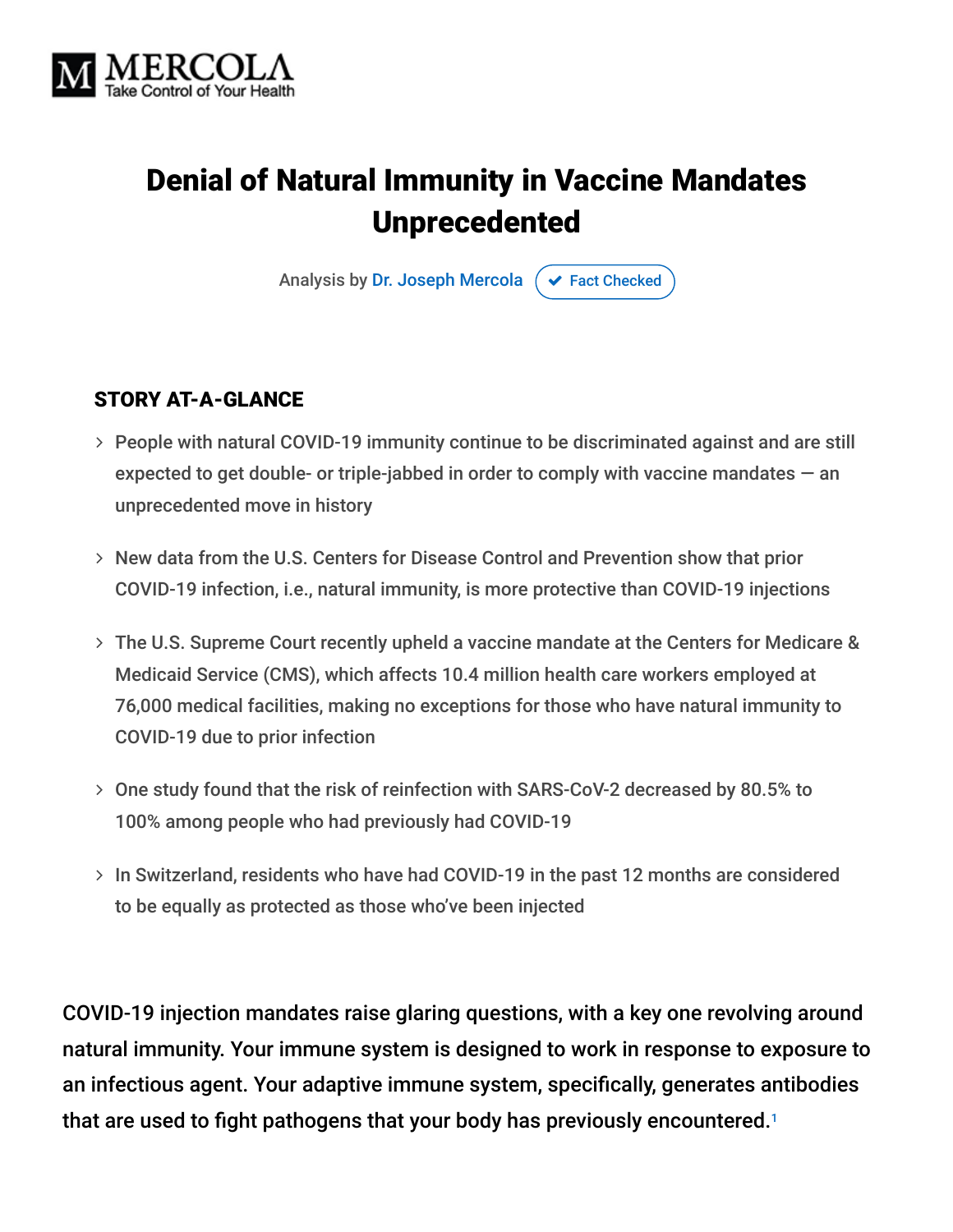If you've had COVID-19, the research is strong that you're well protected against reinfection. New data from the U.S. Centers for Disease Control and Prevention even show that prior COVID-19 infection, i.e., natural immunity, is more protective than COVID-19 injections. 2

However, people with natural immunity continue to be discriminated against and are still expected to get double- or triple-jabbed in order to comply with vaccine mandates  $-$  an unprecedented move in history.

## 'Unprecedented' Denial of Natural Immunity

The U.S. Supreme Court recently upheld a vaccine mandate at the Centers for Medicare & Medicaid Service (CMS), which is part of the U.S. Department of Health and Human Services. The mandate affects 10.4 million health care workers employed at 76,000 medical facilities, $^{\rm 3}$  making no exceptions for those who have natural immunity to COVID-19 due to prior infection.

Speaking with The Epoch Times, Dr. Scott Atlas, a former White House COVID-19 Task Force adviser, called the SCOTUS ruling "another denial of scientific fact," adding:<sup>4</sup>

*"Our continued denial of superior protection in recovered individuals, with or without vaccination, compared to vaccinated individuals who've never had the infection … the denial of that is simply unprecedented in modern history. Proven fact and decades of fundamental immunology are somehow denied. If we are a society where the leaders repeatedly deny the fact, I'm very concerned about the future of such a society."*

While upholding the vaccine mandate for medical facilities that accept Medicare or Medicaid payments, SCOTUS blocked a White House mandate that would have required private companies with 100 or more employees to ensure staff have gotten a COVID-19 injection or were tested regularly for COVID-19 — or face steep fines.

The Labor Department's Occupational Safety and Health Administration (OSHA) was supposed to be in charge of enforcing the rule, which would have affected more than 80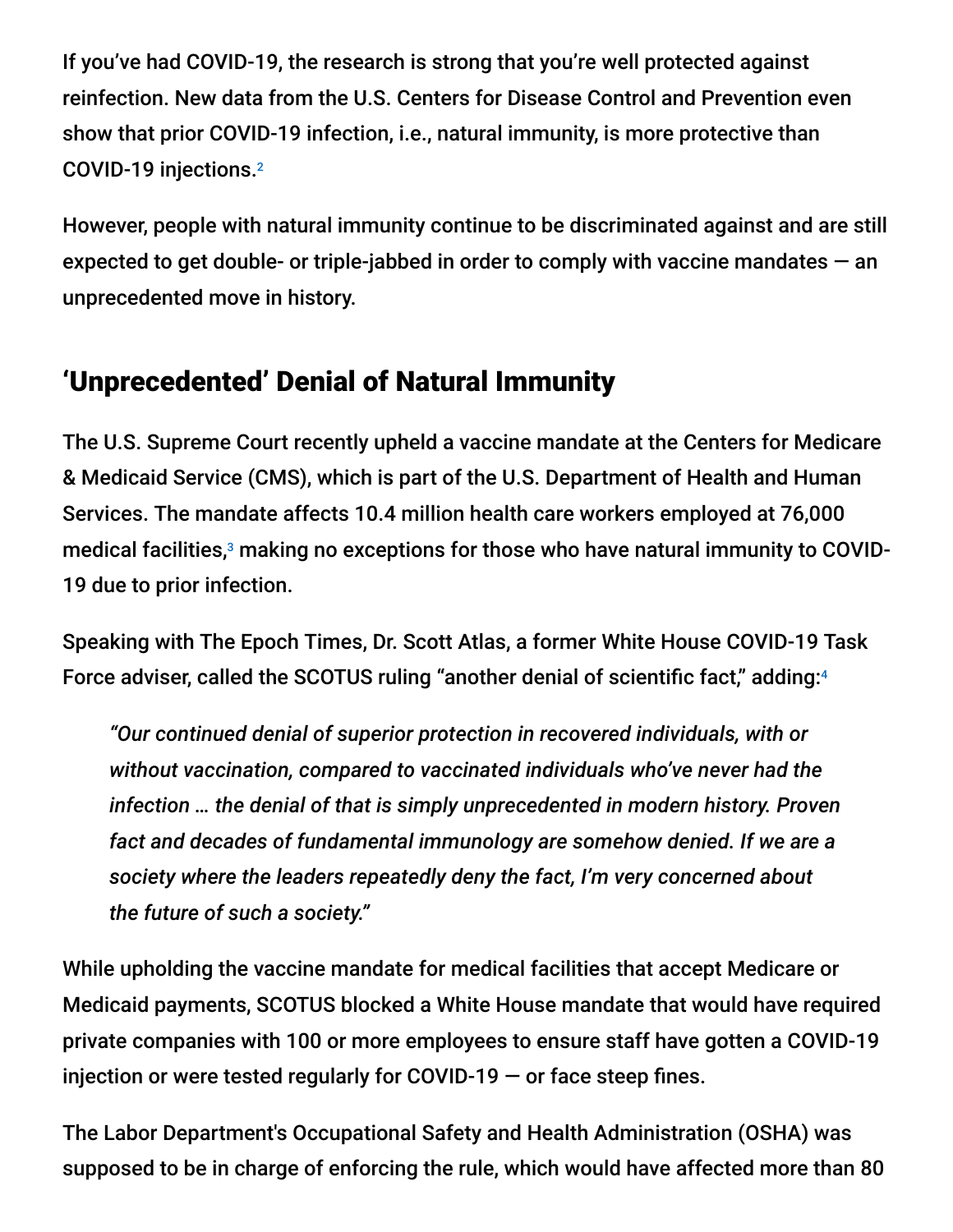million U.S. workers. $^5$  Of their decision, the court noted: $^6$ 

*"Although Congress has indisputably given OSHA the power to regulate occupational dangers, it has not given that agency the power to regulate public health more broadly. Requiring the vaccination of 84 million Americans, selected simply because they work for employers with more than 100 employees, certainly falls in the latter category."*

Despite the private business vaccine mandate being struck down, the White House urged states and businesses to voluntarily enact sweeping vaccine mandates,<sup>7</sup> again ignoring the fact that many people are already naturally immune.

World No. 1 tennis player Novak Djokovic is a prime example — despite previously having COVID-19, and therefore having acquired natural immunity, he was barred from playing at the Australian Open because he didn't get the COVID-19 injection. 8

### Natural COVID-19 Immunity Superior to Shot-Derived Immunity

Data from New York and California health officials, published in the CDC's Morbidity and Mortality Weekly Report, show that people who had previously had COVID-19 were far better protected against COVID-19 infection with the Delta variant than people who had been jabbed. The report states: 9

*"By the week beginning October 3, compared with COVID-19 cases rates among unvaccinated persons without a previous COVID-19 diagnosis, case rates among vaccinated persons without a previous COVID-19 diagnosis were 6.2 fold (California) and 4.5-fold (New York) lower; rates were substantially lower among both groups with previous COVID-19 diagnoses, including 29.0-fold (California) and 14.7-fold lower (New York) among unvaccinated persons with a previous diagnosis, and 32.5-fold (California) and 19.8-fold lower (New York) among vaccinated persons with a previous diagnosis of COVID-19.*

*During the same period, compared with hospitalization rates among unvaccinated persons without a previous COVID-19 diagnosis, hospitalization*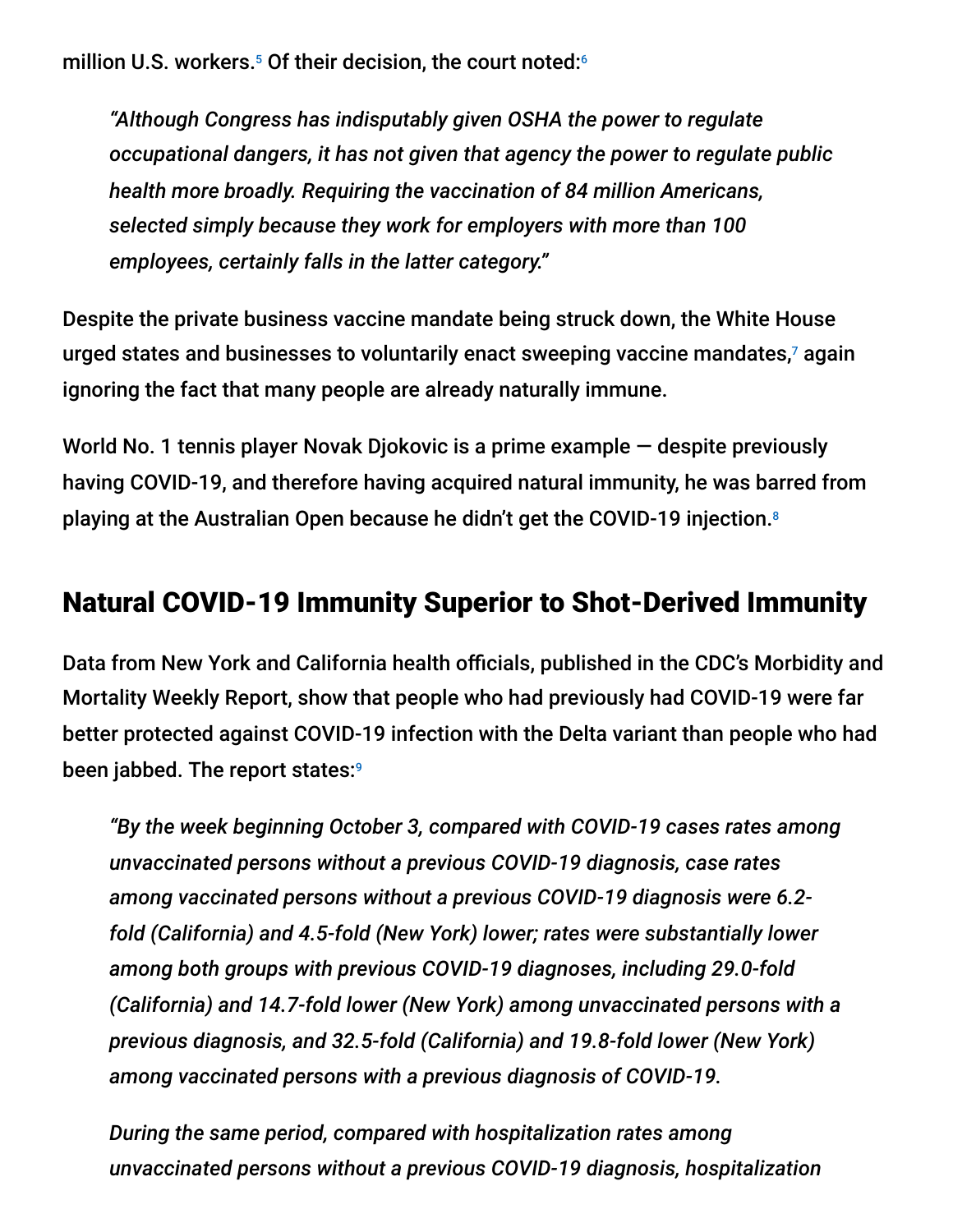*rates in California followed a similar pattern. These results demonstrate that vaccination protects against COVID-19 and related hospitalization, and that surviving a previous infection protects against a reinfection and related hospitalization.*

*Importantly, infection-derived protection was higher after the Delta variant became predominant, a time when vaccine-induced immunity for many persons declined because of immune evasion and immunologic waning."*

In another study,<sup>10</sup> researchers reviewed studies published in PubMed and found that the risk of reinfection with SARS-CoV-2 decreased by 80.5% to 100% among people who had previously had COVID-19. Additional research cited in their review found:<sup>11</sup>

- Among 9,119 people who had previously had COVID-19, only 0.7% became reinfected.
- At the Cleveland Clinic in Cleveland, Ohio, the incidence rate of COVID-19 among those who had not previously been infected was 4.3 per 100 people; the COVID-19 incidence rate among those who had previously been infected was zero per 100 people.
- The frequency of hospitalization due to a repeated COVID-19 infection was five per14,840 people, or .03%, according to an Austrian study; the frequency of death due to a repeated infection was one per 14,840 people, or .01%.

Given these findings, the researchers concluded that previous infection status should be documented and recovered patients counseled on their risk for reinfection. They stated: 12

*"Given the evidence of immunity from previous SARS-CoV-2 infection, however, policy makers should consider recovery from previous SARS-CoV-2 infection equal to immunity from vaccination for purposes related to entry to public events, businesses, and the workplace, or travel requirements."*

### It's Rare to Get Reinfected by SARS-CoV-2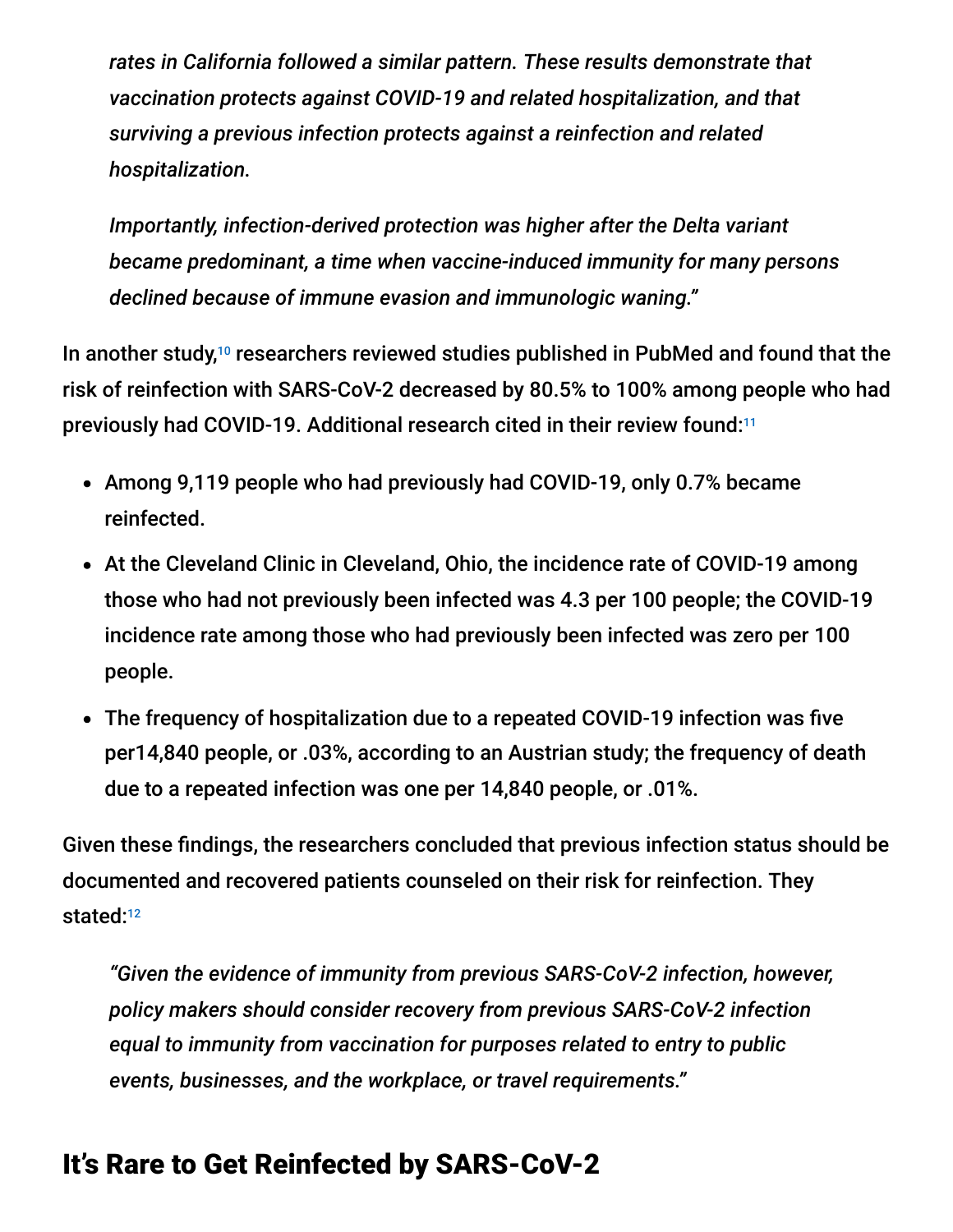In a letter to the editor of The New England Journal of Medicine, Dr. Roberto Bertollini of the Ministry of Public Health in Doha, Qatar, and colleagues estimated the efficacy of natural immunity against reinfection by comparing data in the national cohort.

They found that immunity acquired from previous infection was 92.3% effective against reinfection with the beta variant and 97.6% effective against reinfection with the alpha variant.<sup>13</sup> Protection persisted even one year after the primary infection.

Researchers from Ireland<sup>14</sup> also conducted a systematic review including 615,777 people who had recovered from COVID-19, with a maximum duration of follow-up of more than 10 months. "Reinfection was an uncommon event," they noted, "… with no study reporting an increase in the risk of reinfection over time." The absolute reinfection rate ranged from zero percent to 1.1%, while the median reinfection rate was just 0.27%. 15,16,17

Another study revealed similarly reassuring results. It followed 43,044 SARS-CoV-2 antibody-positive people for up to 35 weeks, and only 0.7% were reinfected. When genome sequencing was applied to estimate population-level risk of reinfection, the risk was estimated at 0.1%. 18

Again, there was no indication of waning immunity over seven months of follow-up, with the researchers concluding, "Reinfection is rare. Natural infection appears to elicit strong protection against reinfection with an efficacy >90% for at least seven months." 19

Another study from Israel also had researchers questioning "the need to vaccinate previously-infected individuals," after their analysis showed similar risks of reinfection among those with vaccine-induced or natural immunity. Specifically, vaccination had an overall estimated efficacy of preventing reinfection of 92.8%, compared to 94.8% for natural immunity acquired via prior infection. 20

Evidence from Washington University School of Medicine also shows long-lasting immunity to COVID-19 exists in those who've recovered from the natural infection.<sup>21</sup> At both seven months and 11 months after infection, most of the participants had bone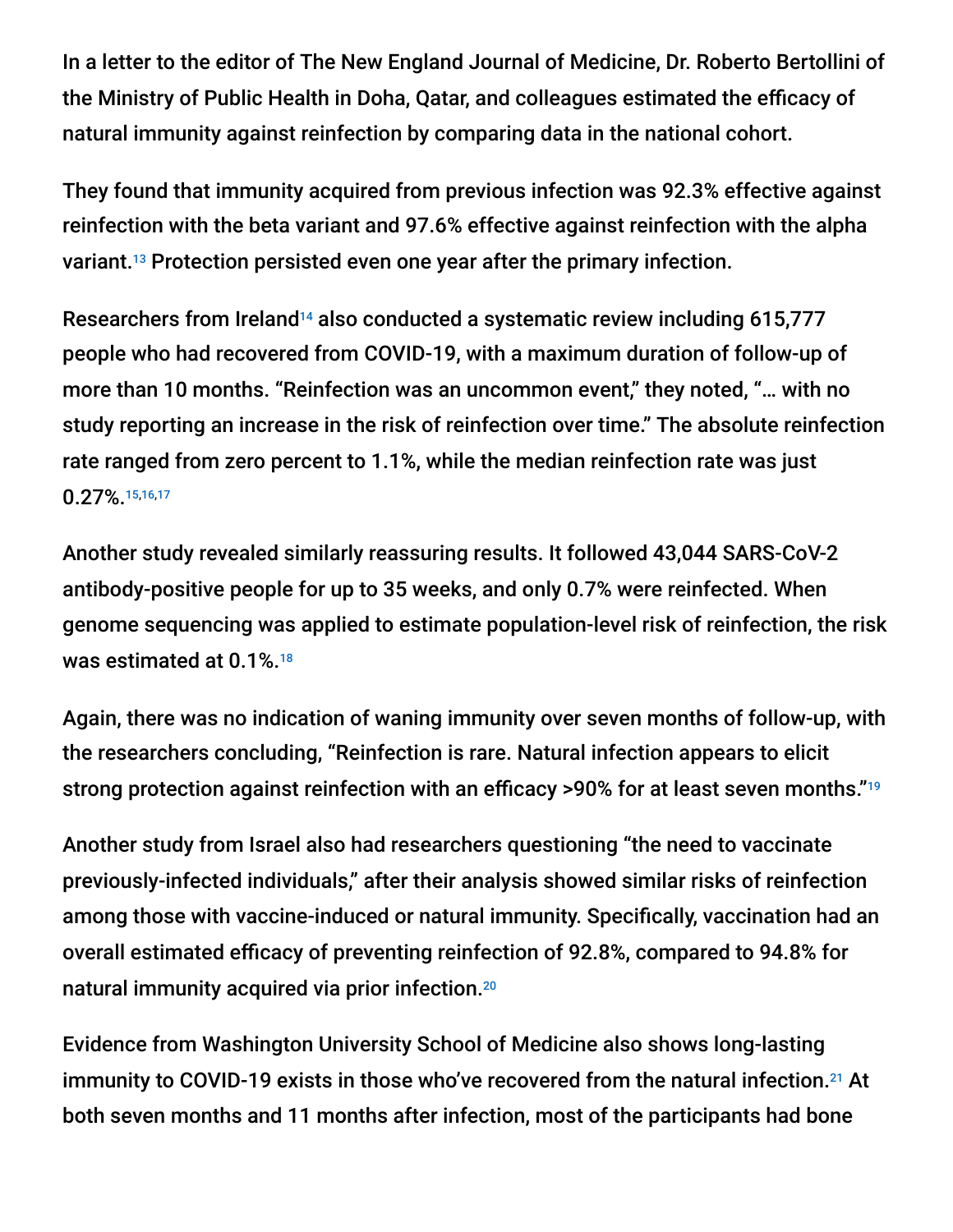marrow plasma cells (BMPCs) that secreted antibodies specific for the spike protein encoded by SARS-CoV-2.

The BMPCs were found in amounts similar to those found in people who had been vaccinated against tetanus or diphtheria, which are considered to provide long-lasting immunity. "Overall, our data provide strong evidence that SARS-CoV-2 infection in humans robustly establishes the two arms of humoral immune memory: long-lived BMPCs and memory B cells," the researchers noted.<sup>22</sup>

This is among the best available evidence of long-lasting immunity, because this immunological memory is a distinct part of the immune system that's essential to longterm protection, beyond the initial immune response to the virus. 23

## Getting the Shot May Be Worse After Prior Infection

If you've had COVID-19, getting injected may pose an even greater risk, to the extent that Dr. Hooman Noorchashm, Ph.D., a cardiac surgeon and patient advocate, has repeatedly warned the FDA that "clear and present danger" exists for those who have had COVID-19 and subsequently get the injection. 24

At issue are viral antigens that remain in your body after you are naturally infected. The immune response reactivated by the COVID-19 injection can trigger inflammation in tissues where the viral antigens are present. The inner lining of blood vessels, the lungs and the brain may be particularly at risk of such inflammation and damage. $25$  Writing in Lancet Infectious Diseases, researchers also explained:<sup>26</sup>

*"Some people who have recovered from COVID-19 might not benefit from COVID-19 vaccination. In fact, one study found that previous COVID-19 was associated with increased adverse events following vaccination with the Comirnaty BNT162b2 mRNA vaccine (Pfizer–BioNTech). In addition, there are rare reports of serious adverse events following COVID-19 vaccination."*

As it stands, the U.S. CDC continues to push universal injections, despite past infection status, and natural immunity is not considered adequate to enter the growing number of